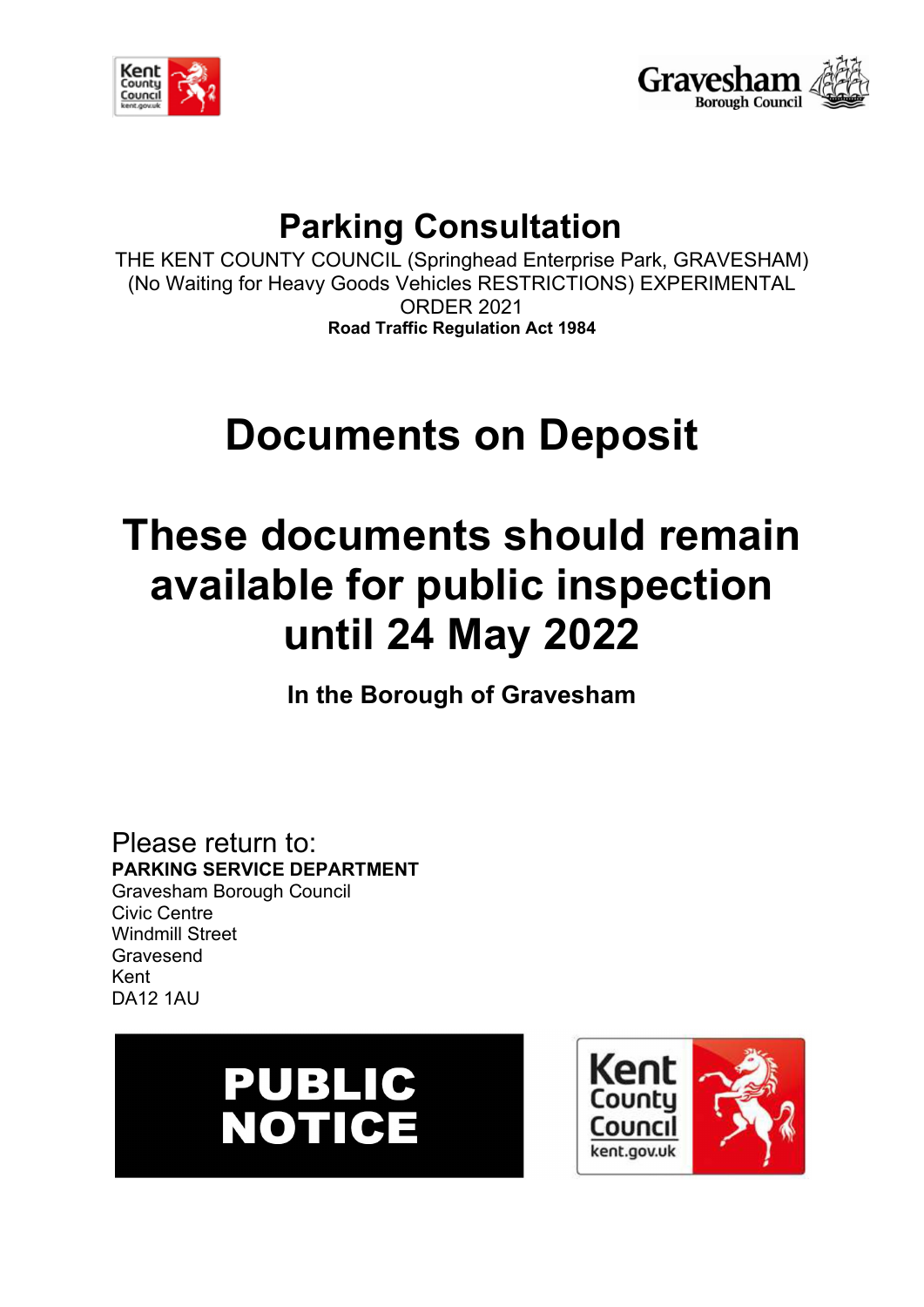



## **Public Notice In the Borough of Gravesham**

#### **THE KENT COUNTY COUNCIL (SPRINGHEAD ENTERPRISE PARK, GRAVESHAM) (NO WAITING FOR HEAVY GOODS VEHICLES RESTRICTIONS) EXPERIMENTAL ORDER 2021**

NOTICE is hereby given that the Kent County Council has made the above-named Order under Sections 9, 10, 122 (1) and (2) of the Road Traffic Regulation Act 1984 ("the Act") as amended and all other enabling powers, the effect of which will be to introduce as an experiment:

1. To introduce a No Waiting for Heavy Goods Vehicles Exceeding 7.5 Tonnes 7pm-7am restriction on Springhead Enterprise Park, Northfleet from its junctions with Springhead Road for its entire length.

A copy of the Order, which will come into effect on 2<sup>nd</sup> December 2021, together with the statement of the Council's reasons for making the Experimental Order, and a copy of any other Orders which will be amended by this Order may be viewed online at [https://www.gravesham.gov.uk/parking-consultations.](https://www.gravesham.gov.uk/parking-consultations)

The Order provides that in pursuance of section 10(2) of the Act, the specified officer may, if it appears essential in the interests of the expeditious, convenient and safe movement of traffic on the highway or for preserving or improving the amenities of the area through which any road affected by the Order runs, modify or suspend the Order or any of its provisions.

The Order is to be on an experimental basis for a maximum period of 18 months and the Council will be considering in due course whether the provisions of the Experimental Order should be continued in force indefinitely by means of a Permanent Order. Any person may object to the making of the Permanent Order for the purpose of such indefinite continuation within a period of six months beginning with the day on which the above-mentioned Experimental Order came into operation or, if the Experimental Order is subsequently varied or modified by other Orders, beginning with the day on which the latest variation or modification came into operation. Any such objection and other representations to the Experimental Order must be made in writing stating the grounds on which they are made and sent to the council. This can be done either:

- a. by email t[o parking.consultation@gravesham.gov.uk;](mailto:parking.consultation@gravesham.gov.uk) or
- b. by writing to the Parking Services Manager, Gravesham Borough Council, Parking Services Department, Civic Centre, Windmill Street, Gravesend, DA12 1AU

#### **Nicholas May**

Parking Services Manager Gravesham Borough Council

25th November 2021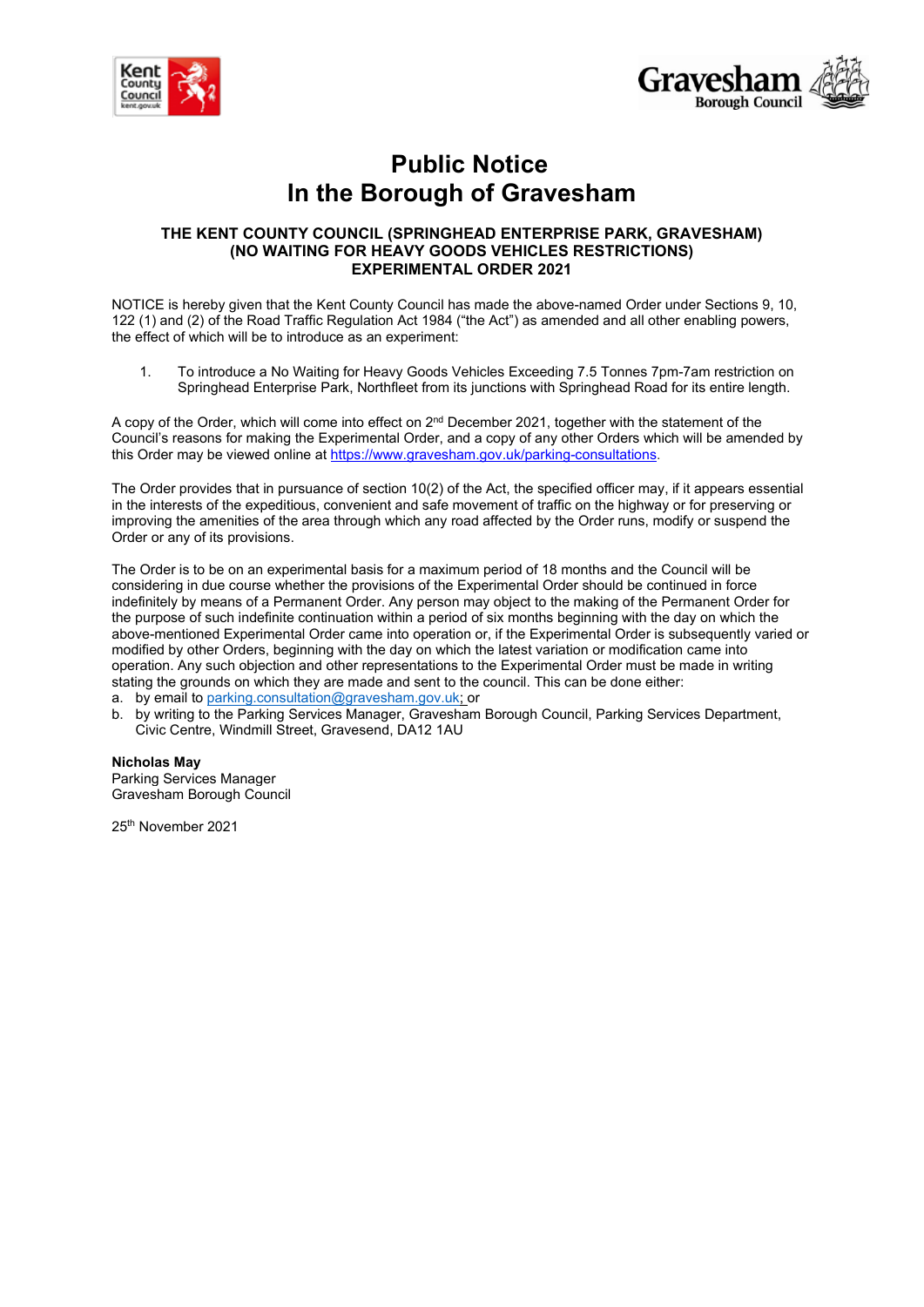



#### THE KENT COUNTY COUNCIL **(SPRINGHEAD ENTERPRISE PARK, GRAVESHAM) (NO WAITING FOR HEAVY GOODS VEHICLES RESTRICTIONS) EXPERIMENTAL ORDER 2021**

## **STATEMENT OF REASONS**

| <b>Location</b>                   | <b>Proposals</b>                                                                                       | <b>Reason</b>                                                                      |
|-----------------------------------|--------------------------------------------------------------------------------------------------------|------------------------------------------------------------------------------------|
| <b>Springhead Enterprise Park</b> | Introduce a No Waiting for Heavy Goods<br>Vehicles Exceeding 7.5 Tonnes 7pm-<br><b>7am</b> restriction | To facilitate the passage on this road by<br>better managing parking availability. |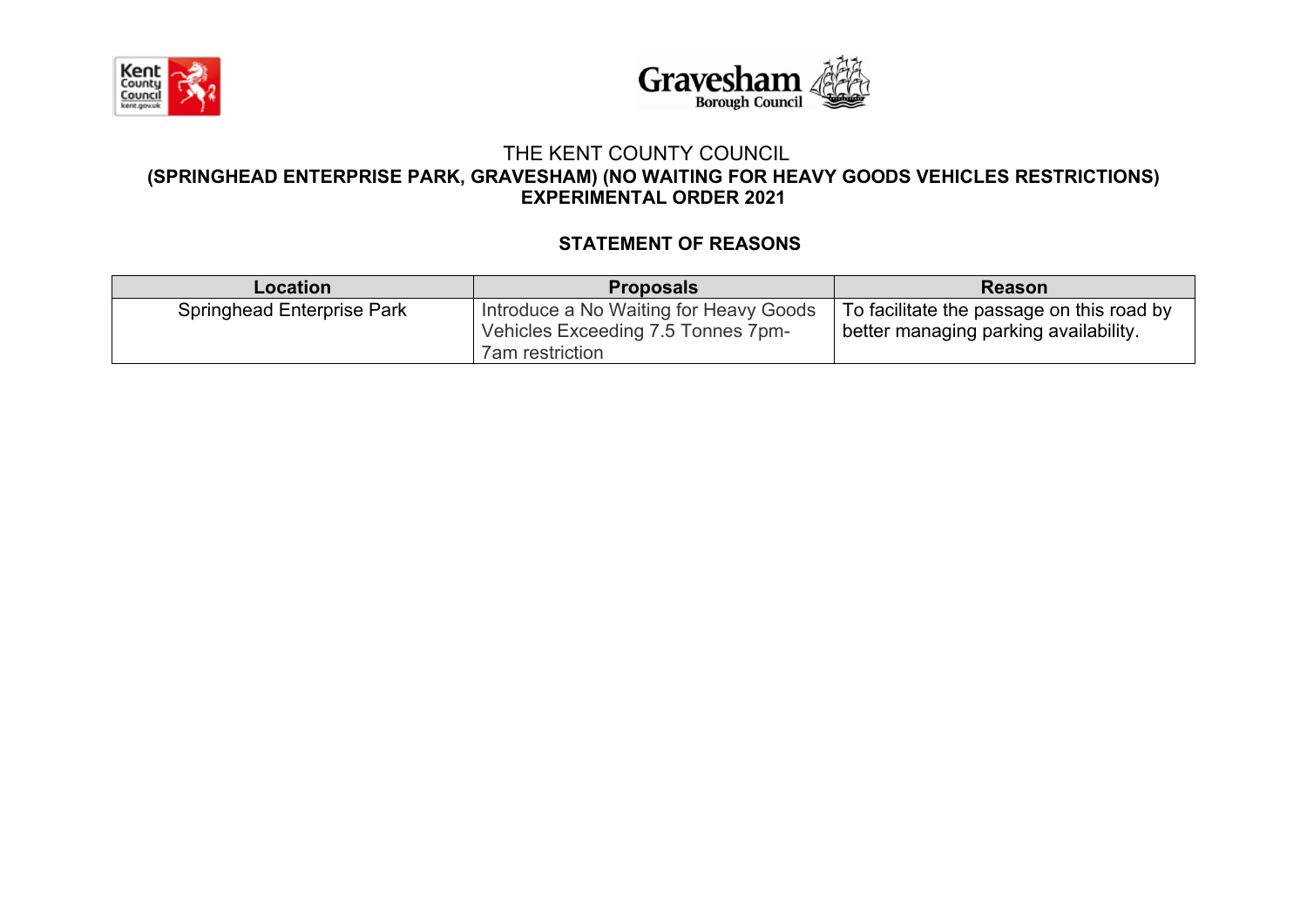



### **THE KENT COUNTY COUNCIL (SPRINGHEAD ENTERPRISE PARK, GRAVESHAM) (NO WAITING FOR HEAVY GOODS VEHICLES RESTRICTIONS) EXPERIMENTAL ORDER 2021**

### **Road Traffic Regulation Act, 1984**

The Kent County Council, acting as the Local Traffic Authority and in exercise of their powers under Sections 9, 10, 122 (1) and (2) of the Road Traffic Regulation Act 1984 ("the RTRA 1984") as amended and of all other enabling powers, and after consultation with the Chief Officer of Police in accordance with Part III of Schedule 9 to the RTRA 1984, hereby make the following Order:

- 1. The Order shall come into operation on 2<sup>nd</sup> day of December 2021 and may be cited as "The Kent County Council (Springhead Enterprise Park, Gravesham) (No Waiting for Heavy Goods Vehicles Restrictions) Experimental Order 2021" ('this Order').
- **2.** Unless this Order is revoked or made permanent by a subsequent Order, this Order shall cease to have effect on 2nd May 2023.
- **3.** The authorised officer of Kent County Council pursuant to section 10(2) of the RTRA 1984, may if it appears essential in the interests of the expeditious, convenient and safe movement of traffic on the highway, or in the interests of providing suitable and adequate on-street parking facilities or for preserving or improving the amenities of the area through which any road affected by the order runs, modify or suspend the operation of this Order or any of its provisions.
- **4.** The Interpretation Act 1978 shall apply to this Order as it applies for the interpretation of an Act of Parliament.
- **5.** For the purposes of this Order except where the context otherwise requires, the following expressions have the meanings herby respectively assigned to them:

| <b>Expression</b> | <b>Meaning</b>                                                                                                                                                 |
|-------------------|----------------------------------------------------------------------------------------------------------------------------------------------------------------|
| "The 2021 Order"  | means The Kent County Council (Various Roads,<br>Gravesham) (Waiting Restrictions and Street<br>Parking Places) (Consolidation) Order 2021;                    |
| "the RTRA 1984"   | means the Road Traffic Regulation Act 1984;                                                                                                                    |
| "the TMA 2004"    | means the Traffic Management Act 2004;                                                                                                                         |
| "the Regulations" | means the Traffic Signs Regulations and General<br>Directions 2016;                                                                                            |
| "the Council"     | means Kent County Council as Traffic Authority<br>and where appropriate Gravesham Borough<br>Council acting on behalf of the Traffic Authority<br>as an Agent; |
| "Ambulance"       | has the same meaning as in Schedule 2 of the<br>Vehicle Excise and Registration Act (VERA)<br>1994 - Ambulances and health service vehicles;                   |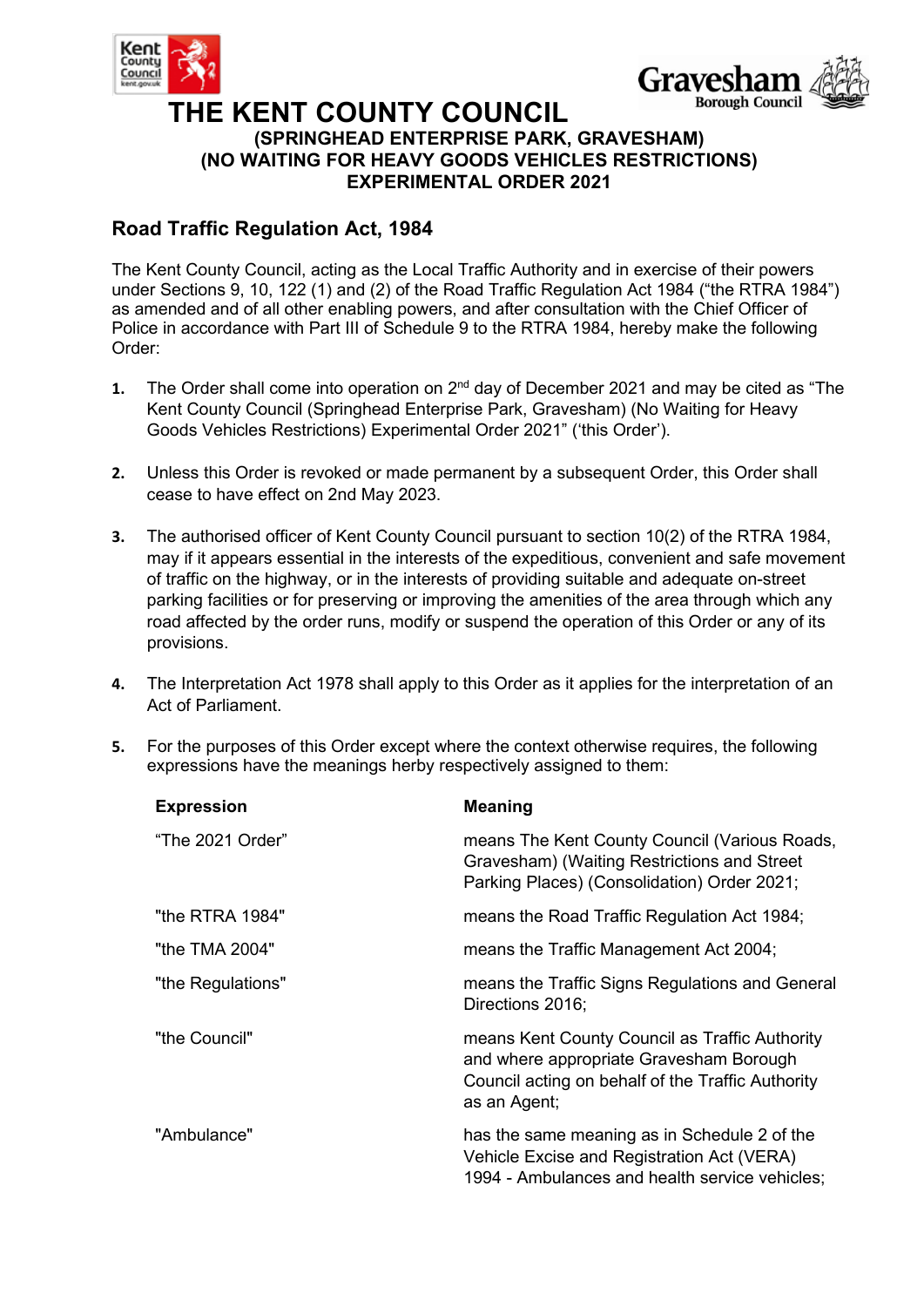

| nt                                                            | Gravesham                                                                                                                                                                                                                                                               |
|---------------------------------------------------------------|-------------------------------------------------------------------------------------------------------------------------------------------------------------------------------------------------------------------------------------------------------------------------|
| <b>Expression</b>                                             | <b>Borough Council</b><br><b>Meaning</b>                                                                                                                                                                                                                                |
| "Borough Council"                                             | means Gravesham Borough Council;                                                                                                                                                                                                                                        |
| "Bus"                                                         | has the same meaning as in Schedule 1 of the<br>Regulations (and subsequent legislation), and<br>"Buses" shall be construed accordingly; and type<br>approved by the 'Vehicle Certification Agency' as<br>M2 or M3;                                                     |
| "Bus Stand"                                                   | means a length of highway prescribed by and<br>installed in accordance with the Regulations (and<br>subsequent amendments) to be used by Public<br>Service Vehicles to wait to adhere to the<br>published bus timetable;                                                |
| "Civil Enforcement Area"                                      | means an area where civil enforcement of<br>highway regulations can be carried out, as<br>defined in the TMA 2004;                                                                                                                                                      |
| "Civil Enforcement Officer", "CEO"<br>and "Parking Attendant" | have the same meaning as in section 63A of the<br>RTRA 1984 and by virtue of section 76 of the<br>TMA 2004, where a Parking Attendant appointed<br>under section 63A of the RTRA 1984 is a Civil<br>Enforcement Officer (CEO) in relation to parking<br>Contraventions; |
| "Commercial Vehicle" or "Goods<br>Vehicle"                    | have the same meanings as "motor vehicle" in<br>Section 136 of the RTRA 1984 and relating<br>provisions which is constructed itself to carry a<br>load; and type approved by the 'Vehicle<br>Certification Agency' as N1, N2 or N3;                                     |
| "Contravention"                                               | means any breach of the provisions herein<br>contained;                                                                                                                                                                                                                 |
| "Current"                                                     | in relation to a Vehicle licence means valid on the<br>relevant date:                                                                                                                                                                                                   |
| "Delivering" and "Collecting"                                 | in relation to any Goods include checking the<br>Goods for the purpose of their delivery or<br>collection;                                                                                                                                                              |
| "Designated Parking Place"                                    | means a Parking Place designated by an Order<br>made under Section 32 of the RTRA 1984;                                                                                                                                                                                 |
| "Exemption"                                                   | means an exemption of the types described<br>within this Order for specific users;                                                                                                                                                                                      |
| "Fire Engine"                                                 | has the same meaning as in Schedule 2 of the<br>Vehicle Excise and Registration Act 1994 - Fire<br>Engines;                                                                                                                                                             |
| "Goods"                                                       | means objects too heavy or bulky to be carried<br>very far by hand and this includes postal packets<br>of any description;                                                                                                                                              |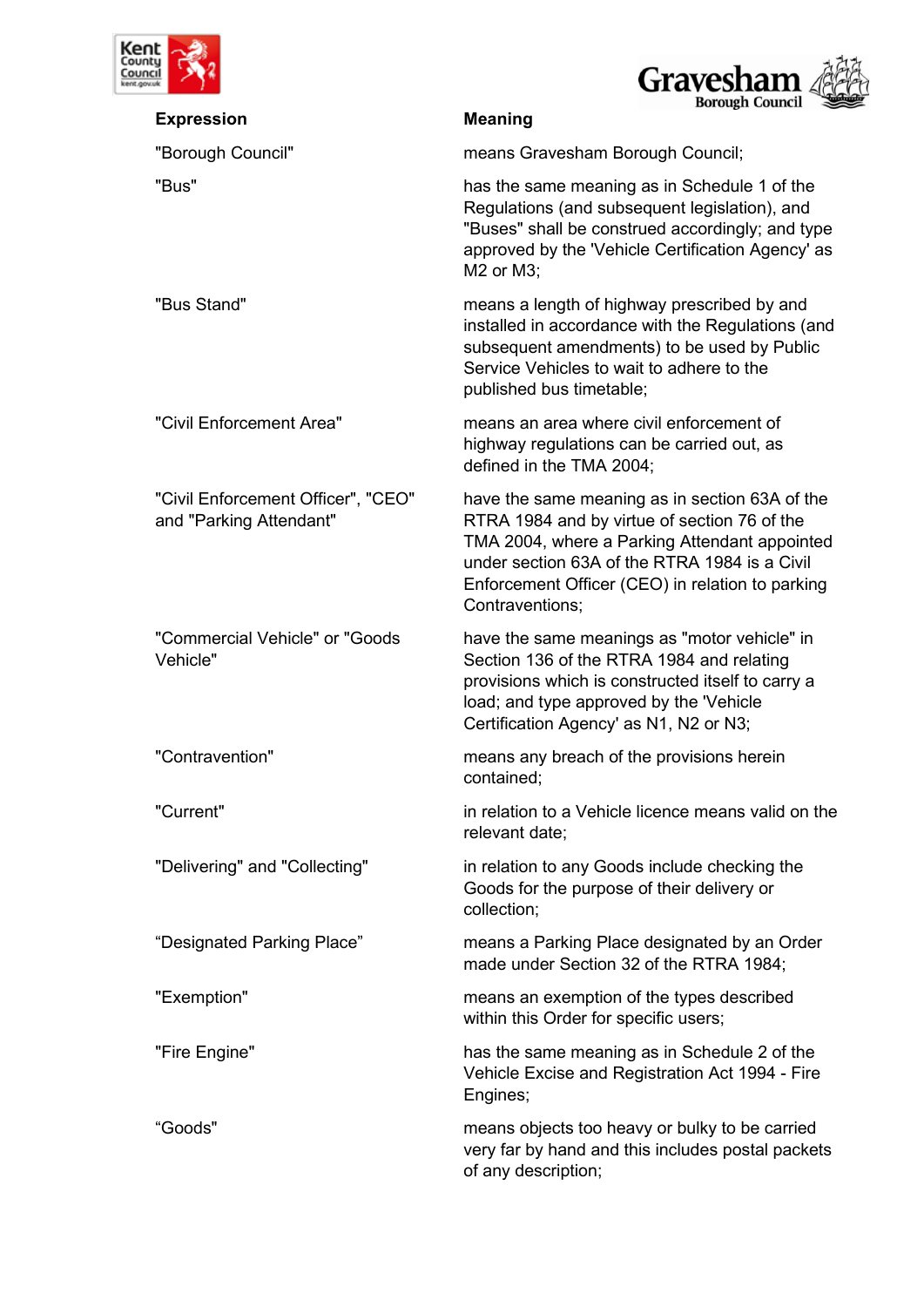



|                                                                  | <b>Borough Council</b>                                                                                                                                                                                                                                                                            |
|------------------------------------------------------------------|---------------------------------------------------------------------------------------------------------------------------------------------------------------------------------------------------------------------------------------------------------------------------------------------------|
| <b>Expression</b>                                                | <b>Meaning</b>                                                                                                                                                                                                                                                                                    |
| "Gravesham"                                                      | means the administrative area of the Gravesham<br>Borough Council;                                                                                                                                                                                                                                |
| "Heavy Motor Car"                                                | has the same meaning as in Section 136 of the<br>RTRA 1984 and relating provisions;                                                                                                                                                                                                               |
| "Loading/Loaded" and<br>"Unloading/Unloaded"                     | means commercial Loading/Unloading or the<br>delivery or collection of objects too heavy or<br>bulky (Goods) to be carried very far by hand and<br>where no payment or transaction takes place;<br>and this includes postal packets of any<br>description;                                        |
| "Loading Bay"                                                    | means any length of highway prescribed by The<br>2021 Order or its amendments to be used for the<br>Loading and Unloading of Goods, subject to the<br>provisions of the Order; and is installed in<br>accordance with the Regulations that is reserved<br>for (Goods Vehicle) Loading/ Unloading; |
| "Motor Car"                                                      | has the same meaning as in section 136 of the<br>RTRA 1984 and relating provisions;                                                                                                                                                                                                               |
| "Owner" and/or "Registered Keeper"<br>(in relation to a Vehicle) | means the person by whom such a Vehicle is<br>kept and used;                                                                                                                                                                                                                                      |
| "Parking Area"                                                   | means any area on a highway designated or<br>authorised and identified as a Parking Area in<br>The 2021 Order or its amendments;                                                                                                                                                                  |
| "Parking Place"                                                  | means an area on a highway designated or<br>authorised and identified as a Parking Place in<br>The 2021 Order or its amendments;                                                                                                                                                                  |
| "Penalty Charge"                                                 | means an amount of money payable in the<br>circumstances set out in Articles within this Order<br>and supporting legislation;                                                                                                                                                                     |
| "Penalty Charge Notice"                                          | means a notice indicating a Penalty Charge has<br>been incurred served by either attaching it to the<br>Vehicle or by first class post to the DVLA<br>Registered Keeper of the motor Vehicle observed<br>in Contravention of the regulations made by this<br>Order;                               |
| "Police Vehicle"                                                 | has the same meaning as in Schedule 2 of the<br>Vehicle Excise and Registration Act 1994 - Police<br>vehicles;                                                                                                                                                                                    |
| "Restricted Hours"                                               | In relation to No waiting for Heavy Goods<br>Vehicles restrictions in a Restricted Road means                                                                                                                                                                                                     |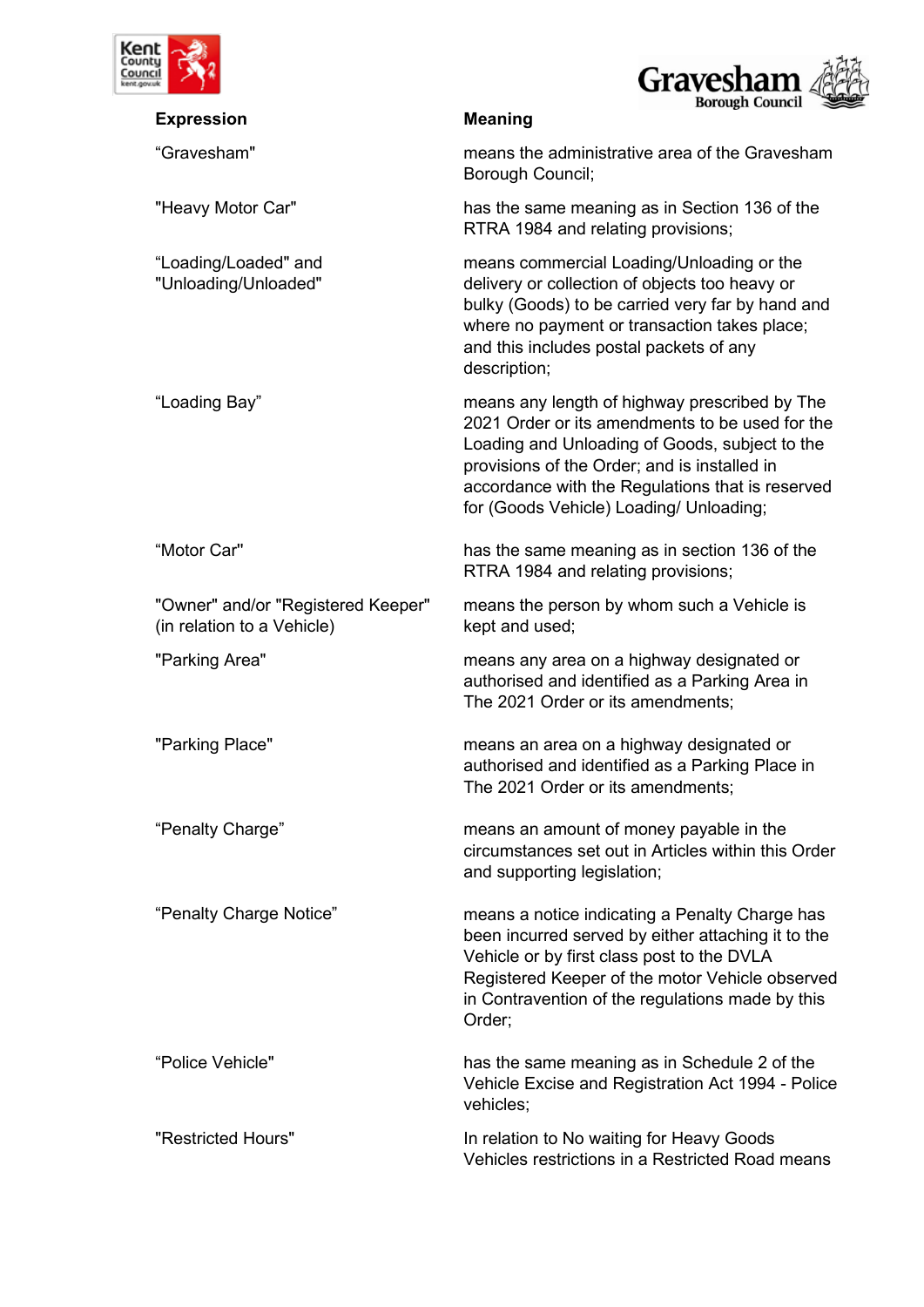



| <b>Expression</b> | <b>Borough Council</b><br><b>Meaning</b>                                                                                                                                                                                                                                                                                                                                                                                                                |
|-------------------|---------------------------------------------------------------------------------------------------------------------------------------------------------------------------------------------------------------------------------------------------------------------------------------------------------------------------------------------------------------------------------------------------------------------------------------------------------|
|                   | the times when a prohibition or restriction on<br>waiting applies;                                                                                                                                                                                                                                                                                                                                                                                      |
| "Restricted Road" | means the Roads, lengths of Roads or sides of<br>Road (including any footway or verge and the<br>perimeter of any central reservation, roundabout<br>or traffic island) identified as being subject to any<br>prohibition or restriction of waiting for Heavy<br>Goods Vehicles:<br>Provided that the expression "Restricted Road"<br>shall not for the purposes of this Order include<br>any Designated Parking Place, Loading Bay or<br>Parking Area; |
| "Road"            | means the full width - including any footway or<br>verge - of any length of highway or of any other<br>road to which the public has access, and<br>includes bridges over which the road passes;                                                                                                                                                                                                                                                         |
| "Traffic Sign"    | means a sign of any size, colour and type<br>prescribed or authorised under or having effect<br>as though prescribed or authorised under Section<br>64 of the RTRA 1984;                                                                                                                                                                                                                                                                                |
| "Vehicle"         | means a motor vehicle or a Trailer and "Motor<br>Vehicle" and "Trailer" have the same meaning as<br>in Section 136 of the RTRA 1984;                                                                                                                                                                                                                                                                                                                    |

- **6.** The effect of this Order is to introduce a No Waiting for Heavy Goods Vehicles Exceeding 7.5 Tonnes 7pm-7am restriction on Springhead Enterprise Park, Northfleet from its junctions with Springhead Road for its entire length.
- **7.** Except as provided Articles 8 and 9 of this Order, if a Vehicle waits or stops in a Road or part of a Road contrary to any restriction stated in Article 6 of this Order, then a Contravention shall have occurred and a Penalty Charge is payable.
- **8.** The restrictions imposed by Article 6 of this Order shall not apply in relation to the following Vehicles:
	- (1) a Bus whilst waiting at an authorised bus stop, Bus Stand, bus terminal or bus turning point; or
	- (2) a Vehicle when used for emergency services e.g. those being used for fire brigade, Ambulance or police purposes.
- **9.** (1) Nothing in Article 6 of this Order shall render it unlawful to cause or permit a Vehicle to wait or remain at rest in any Restricted Road for as long as stated or as may be necessary to enable:
	- (a) a person to board or alight from the Vehicle;
	- (b) postal packets addressed to premises adjacent to any such street in which the Vehicle is waiting to be Unloaded from the Vehicle or having been Unloaded therefrom, to be delivered;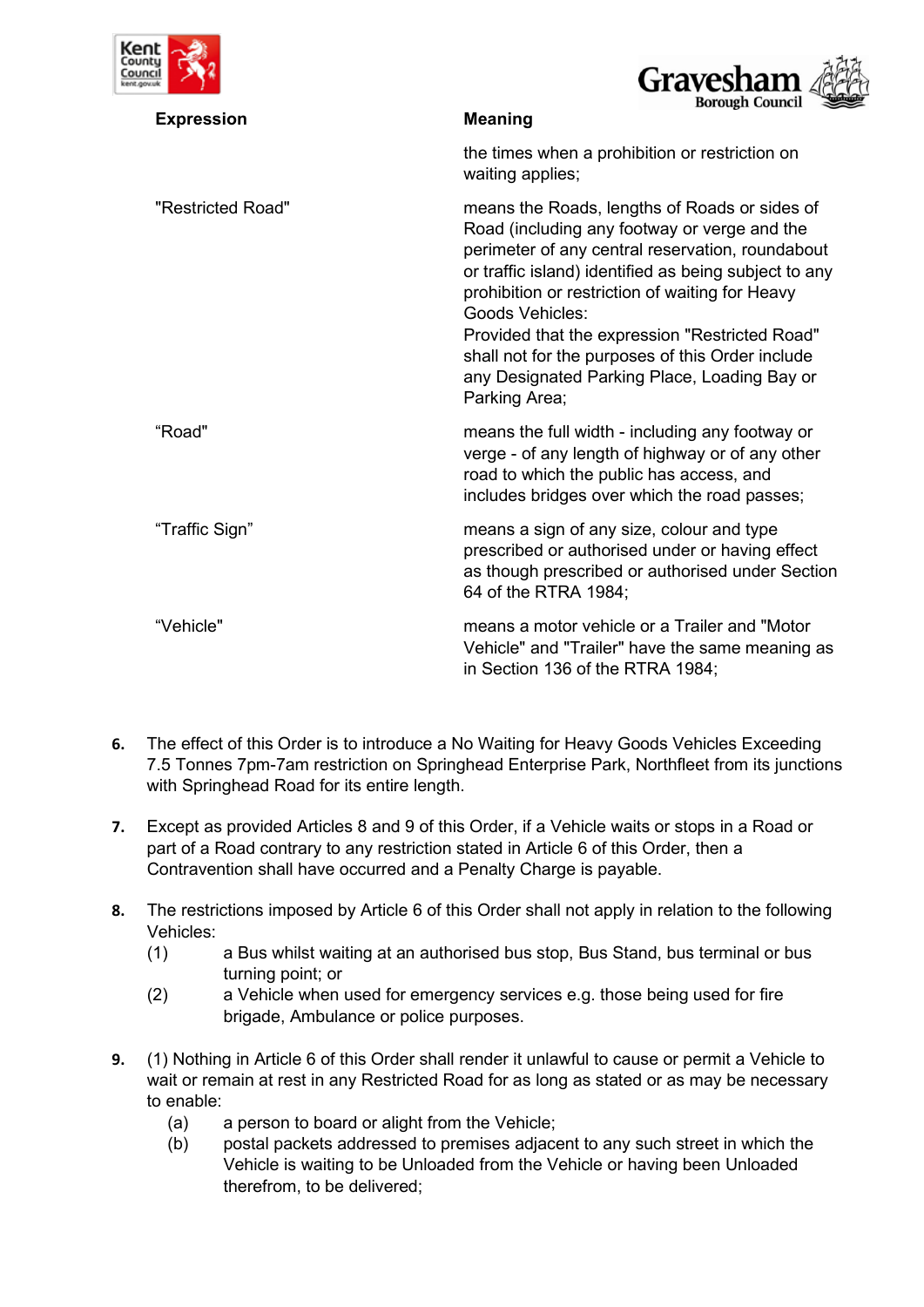

(c) postal packets to be collected for Loading on the



- Vehicle from premises or posting boxes in or adjacent to any street in which the Vehicle is waiting or, having been so collected, to be Loaded thereon;
- (d) the Vehicle, if it cannot conveniently be used for such purpose in any other street or outside of Restricted Hours, to be used in connection with any of the following operations:
	- (i) building or demolition operations;
	- (ii) the removal of any obstruction to traffic;
	- (iii) the maintenance, improvement, or reconstruction of the any part of the Restricted Road;
	- (iv) cleansing or lighting of any street; or
	- (v) the laying, erection, alteration or repair in or adjacent to any street of any sewer or of any main, pipe or apparatus for the supply of gas, water or electricity, or of any telecommunications apparatus, or the placing, maintenance or removal of any Traffic Sign:
- (e) the Vehicle, if it cannot conveniently be used for such purpose in any other Road, to be used in the service of a local authority or a water authority in pursuance of statutory powers or duties;
- (f) the Vehicle to take in petrol, oil water or air from any garage situated on or adjacent to the Road or any length of Road;
- (g) the Vehicle to wait at or near to any premises situated on or adjacent to the said sides of Road for so long as is reasonably necessary in connection with any wedding or funeral;
- (h) any gate or other barrier at the entrance to premises, to which the Vehicle requires access, or from which it has emerged, to be opened or closed; or
- (i) with the written consent of the Council and such conditions and requirements as they may impose are being compiled with.
- (2) Nothing in this Order shall apply to anything done with the permission or at the direction of a police constable in uniform or a Civil Enforcement Officer or where the person in control of the Vehicle is required by law to stop or wait or remain at rest, or is obliged to do so in order to avoid an accident, or is prevented from proceeding by circumstances beyond their control.
- **10.** Notwithstanding any exception or Exemption contained in this Order, the person in control of a Vehicle waiting during the Restricted Hours in any Restricted Road shall move the Vehicle on the instructions of a police officer in uniform or a Civil Enforcement Officer whenever such moving may be reasonably necessary for the purpose of preventing or removing obstruction.
- **11.** No person shall sell, offer or expose for sale Goods from a Vehicle which is in any Restricted Road unless:
	- (1) that person is licensed by the Council to sell Goods from a stationary Vehicle on a pitch in that street and sells Goods from that pitch; or
	- (2) the Goods are immediately delivered at or taken into premises adjacent to the Vehicle from which the sale is affected.